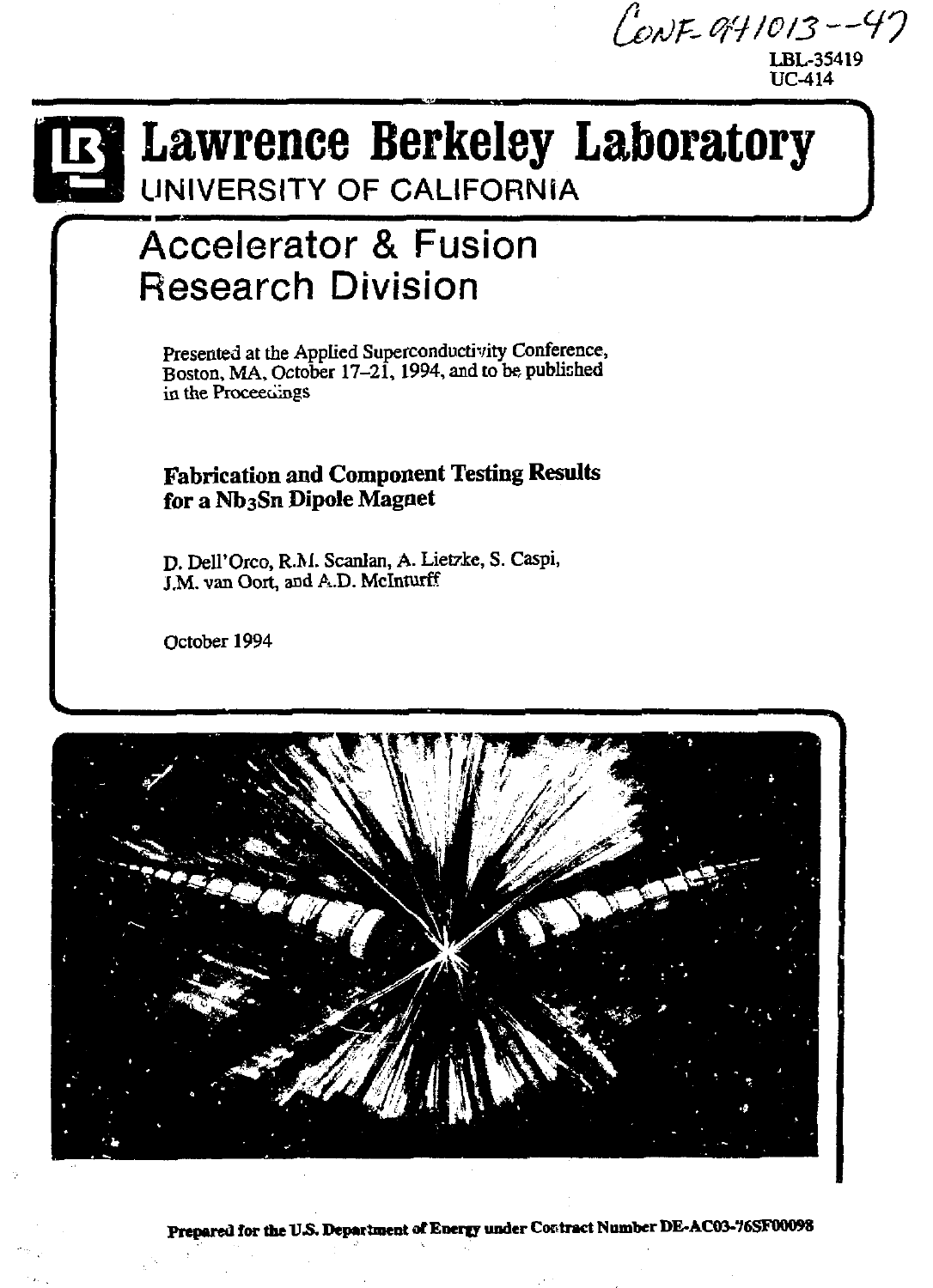# DISCLAIMER

This document was prepared as an account of work sponsored by the United States Government. While this document *is* believed to ccwuja correct information, neither tbe United States Government nor any agency thereof, nor Tbe Regents of the University of California, nor any of their employees, makes any warranty, express or implied, or assumes any legal responsibility for the accuracy, completeness, or usefulness of any information, apparatus, product, or process disclosed, or represents that its use would not infringe privately owned rights. Reference herein to any specific commercial product, process, or service by its trade name, trademark, manufacturer, oc otherwise, ones not necessarily constitute or imply its codoncmeat. rexommendatioo, or favoring by the United States Government or any agency thereof, or The Regents of (be University of California. The views and opinion of authors expressed herein do not oecessarily state or reflect those of the United States Govemmeaf or any agency thereof. or The Regents of tbe University of California.

This report has been reproduced directly from the best available copy

Lawrence Serkriey Laboratory is an equal opportunity employer;

 $\sim 10^7$ 

 $\sim$ 

 $\sim$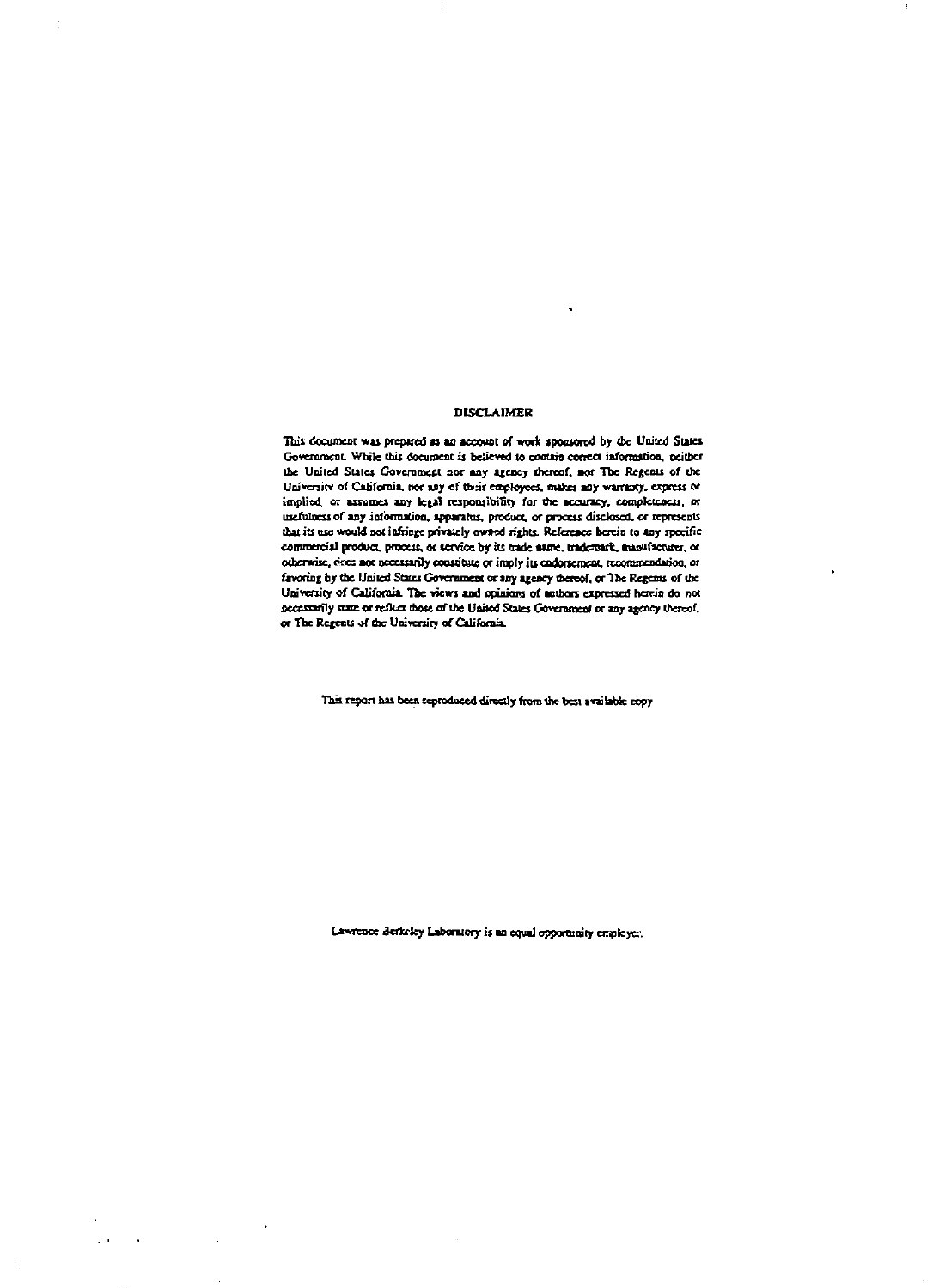LBL-35419 SC-MAG-455

# **Fabrication and Component Testing Results for a Nb3Sn Dipole Magnet\***

D. DeH'Orco, R, M. Scanlan, A. Lietzke, S. Caspi, J. M. van Oort, and A. D. Mclnturff

**Lawrence Berkeley Laboratory University of California Berkeley, California** 

**October 17,1994** 

This was supported by the Director, Office of Energy Research, Office of High Energy and Nuclear Physics, High Energy Physics Division *V.* S. Department of Energy, under Contract No. DE-AC03-76SF0009S.

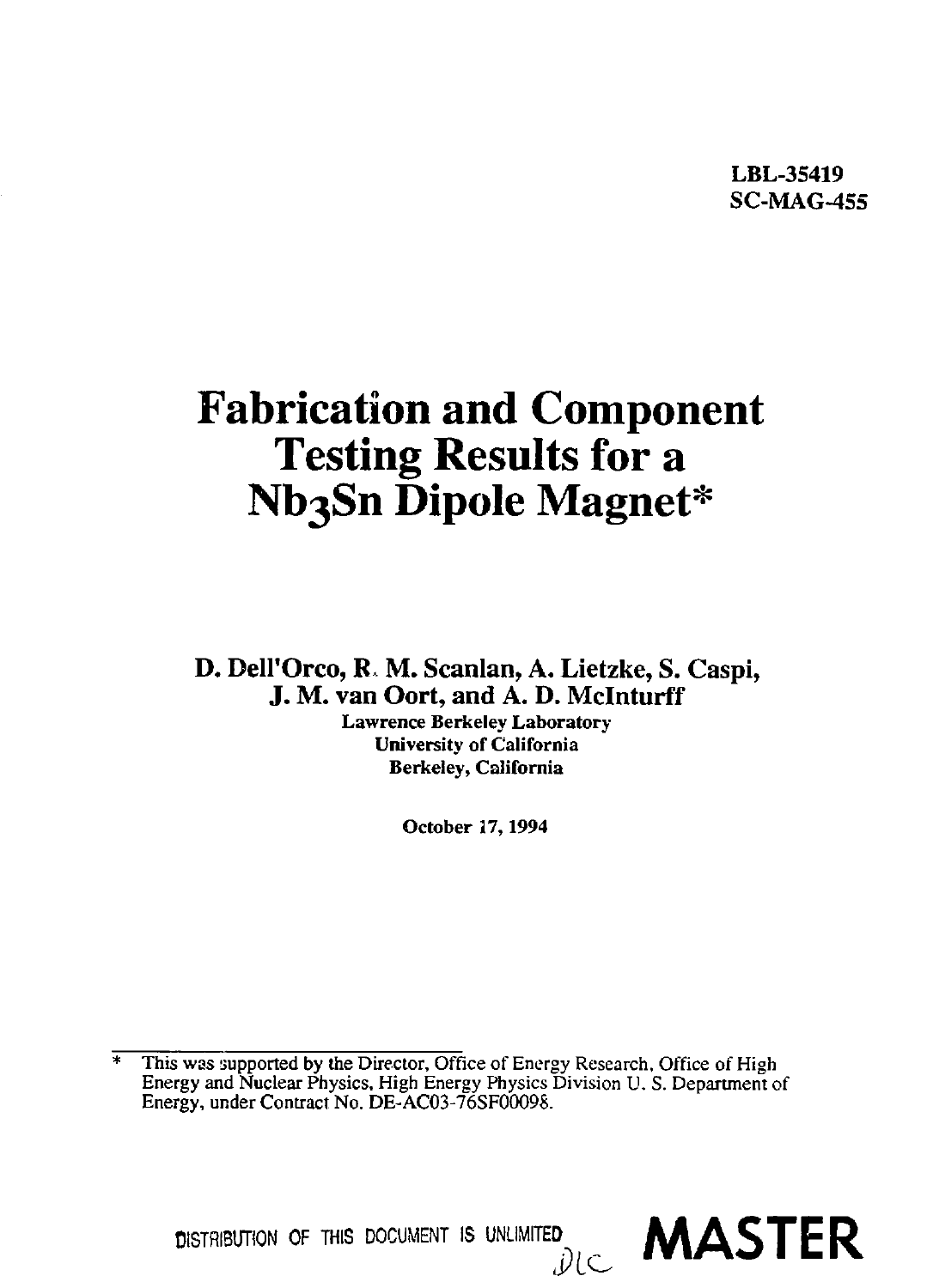# Fabrication and Component Testing Results for a Nb3Sn Dipole Magnet

D. Dell'Orco, R. M. Scanlan, C. E. Taylor, A. Lietzke, S. Caspi, J. M. van Oort, and A. D. Mclnturff Lawrence Berkeley Laboratory

*Abstract***—At present, the maximum field achieved in accelerator R&D dipoles is slightly ovev 10T, with NbTi**  conductor at 1.8 K. Although Nb3Sn has the potential to achieve **much higher fields, none of the previous dipoles constructed from Nb3Sn have broken the 10T barrier. We report here on the construction of a dipole with high current density Nb3Sn with a predicted** *short sample limit of 137. A wind* **and** *react technique,*  **followed by epoxy impregnation of the fiberglass insulated coils, was used. The problems identified with the use of Nb3Sn in earlier dipole magnets were investigated in a series of supplemental tests. This includes measurement of the degradation of Jc with transverse strain, cabling degradation, joint resistance measurements, and epoxy strength tests. In addition, coil assembly techniques were developed to ensure that adequate prestress could be applied without damaging the**  reacted Nb3Sn cable. We report here the results of these tests **and the construction status of this 50 mm bore dipole.** 

### I. INTRODUCTION

In an earlier paper [I], we reported on the preliminary design of a Nb3Sn dipole. This design was based on our experience with NbTi dipoles, and a number of similar design features were used. The conductor was a Rutherford cable, and the keystone angle was chosen according to ihe guidelines developed for the NbTi cables. The magnet coils are prestressed during assembly, and the prestress is maintained during cooldown by the use of a split iron yoke and aluminum bars. As might be expected, some of the design features adopted from the earlier NbTi magnets worked well for this magnet, and others needed to be modified to take into account the different properties of Nb3Sn. In this paper, we report the results of a series of optimization studies which have led to the present magnet fabrication approach. The key issues are cable design, cable insulation, Nb3Sn heat treatment conditions, end spacer, pole piece, and wedge material, joint design, and coil impregnation.

## II. CONDUCTOR DEVELOPMENT ANDTESTING

The main goal of the conductor design was to maximize the overall current density, while still respecting the need for fabricability, protection, and insulation integrity. Two sources of conductor, both based on die internal tin approach, were developed. The construction details of these conductors

were different, although the critical currents were similar. Teledyne Wah Chang Albany (TWCA) provided a modified jelly roll Nb3Sn conductor with a high volume fraction of Sn and a Nb diffusion barrier in order to produce a high Jc. Intermagnetics General Corporation (IGC, provided a conductor with a low' copper to noncopper ratio, a moderately high volume fraction Nb and Sn, and a Ta diffusion barrier. Two different conductors, one for the inner layer cable and one for the outer layer cable, were ordered from each supplier. Keystoned cables were made from these wires, with the parameters listed in Table I.

### TABLEI Cable Parameters

| Original Cable       | Innet<br>Cable | Outer<br>Cable |
|----------------------|----------------|----------------|
| Strand No.           | 37             | 47             |
| Strand diameter (mm) | 0.75           | 0.43           |
| Cable width (mm)     | 14.1           | 11.52          |
| Keystone Angle(deg)  | 1.11           | 0.87           |
| Mid-thickness (nim)  | 1.60           | 1.11           |
| Cu/Se ratio          | 0.4            | 1.15           |
| Final Cable          | Inner<br>Cable | Outer<br>Cable |
| Strand No.           | 37             | 47             |
| Manufacturer         | IGC            | TWCA           |
| Strand diameter (mm) | 0.75           | 0.48           |
| Cable width (mm)     | 14.45          | 11.63          |
| Keystone Angle(deg)  | 0              | o              |
| Mid-thickness (nim)  | 1.369          | 0.873          |
| Cu/Sc ratio          | 0.43           | 1.0            |

Wires were extracted from the cables and the critical current measured. In addition, the critical currents of these cables were measured as a function of applied strain in the tes'. facility at Twente Univ. [2]. These tests indicated a large degradation in critical current due to the cabling operation, and also a large dependence of critical current on die applied transverse strain [3], Subsequendy, cables were made wimout *kcyssosung* and the tests repealed. These cables showed little cabling degradation and improved strain dependence [4] so the magnet cross section was redesigned to use a rectangular cross section cable. The properties of the final cables used in Ulis magnet are shown in Table I. Micrographs of strands removed from the cables showed the cause of the Jc degradation to be severe deformation of the filament bundles on the narrow edge of the keystoned cables (Fig 1). Micrographs of strands removed from the rectangular cross section cables showed no sheared bundles of filaments. However, strands of the TWCA inner layer material still showed some breaks in the Nb diffusion barriers at the edge of die rectangular cross section cable (Fig. 2).

This was supported by the Director. Office of Energy Research. Office High<br>Energy and "Nuclear Physics, "High Energy Physics Division, U.S.<br>Department of Energy, under Contract No. DE-AC03-76SF00098. Received **17 0a.** 1994.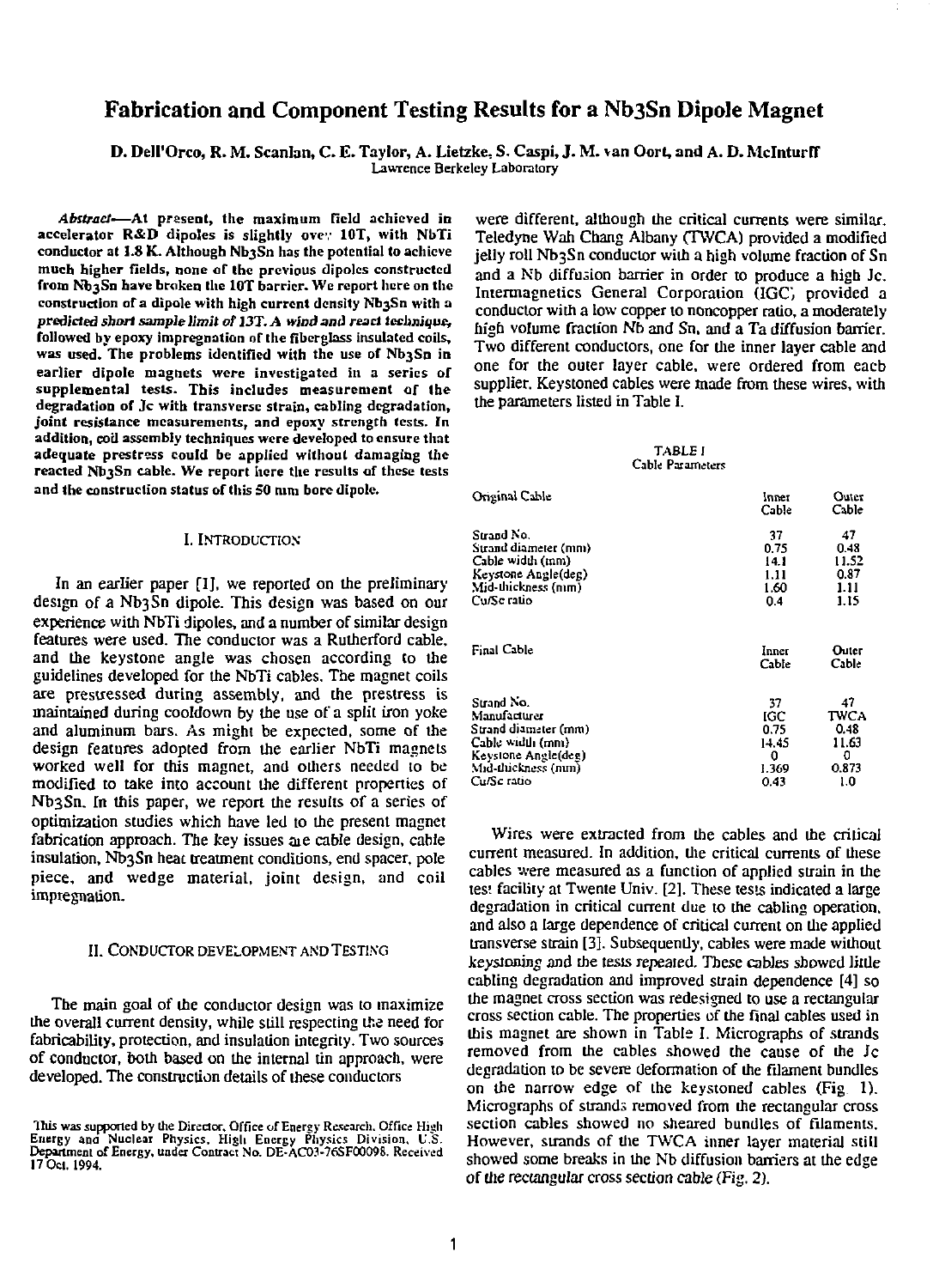

**Fig. 1 Transverse section micrograph of filament bundles al die narrow edge of ijie keystoned cable, which show severe deformation and shearing of die bundles.** 



**Fig. 2. Transverse section micrograph of filament bundles for the rectangular cables, which show some necking down and breaking of the Nb diffusion barriers.** 

Since the inner strands of IGC material did not show any breaks in the diffusion barriers, this material was chosen for die inner layer coils. The reason for die difference in behavior of the diffusion barriers in the two wires is not clear, since several factors are different. The IGC wires have a hybrid

the TWCA wire was assembled from 96 elements, each with a senarate barrier, whereas the IGC wire was assembled with a single barrier surrounding all the subelements, and the barrier was thicker than the barrier in the TWCA wire. Also, the deformation mode appeared different in die two cases, with more severe local deformation of the barrier for the TWCA wire. For the outer layer cable, the TWCA strand was used, since it has higher Jc and die diffusion barrier in this case (54 elements) was not broken during cabling.

# **III. JOINT DEVELOPMENT AND TESTING**

The two inner layer coils are wound from a single length of cable, ns are the two outer layer coils. However, joints are required to attach NbTi cables to the Nb3Sn cables at the coil ends. This joint must be reliable and reproducible, since it is made before epoxy impregnation and afterward is thermally isolated ftom the helium coolant. In order to insure the quality and reproducibility of this joint, a procedure was developed and then verified on a series of test joints. The procedure starts widi the coil reaction step, in which the conductor is formed into the final shape and restrained during reaction by a fixture. After reaction, this fixture is carefully removed and replaced with a clean, high conductivity copper fixture. The Nb3Sn cable, NbTi cable and copper pieces are all coated with flux; Pb-Sn eutectic solder strips are placed between each component in the copper fixture. Heat is applied to the joint by means of a resistance heater, and the temperature monitored by diermocouples. The resistance heating is terminated when the solder strips melted and the copper splice box can be closed. In order to test this procedure, a series of joints 70, 100, 130 and 160 mm in length were prepared and tested. The joint resistances varied in a predictable manner from a value of  $0.37 \text{ n}\Omega$  at zero field for the longest (130 mm) joint, to 1.3 n $\Omega$  at 6 T (4.2K) for the shortest joint (70 mm). The resistance as a function of joint length is shown for various background fields in Fig. 3.



Fig. 3. Joint resistance as a function of joint length for several dackground **Lawrence Berkeley Laboratories, respectively.**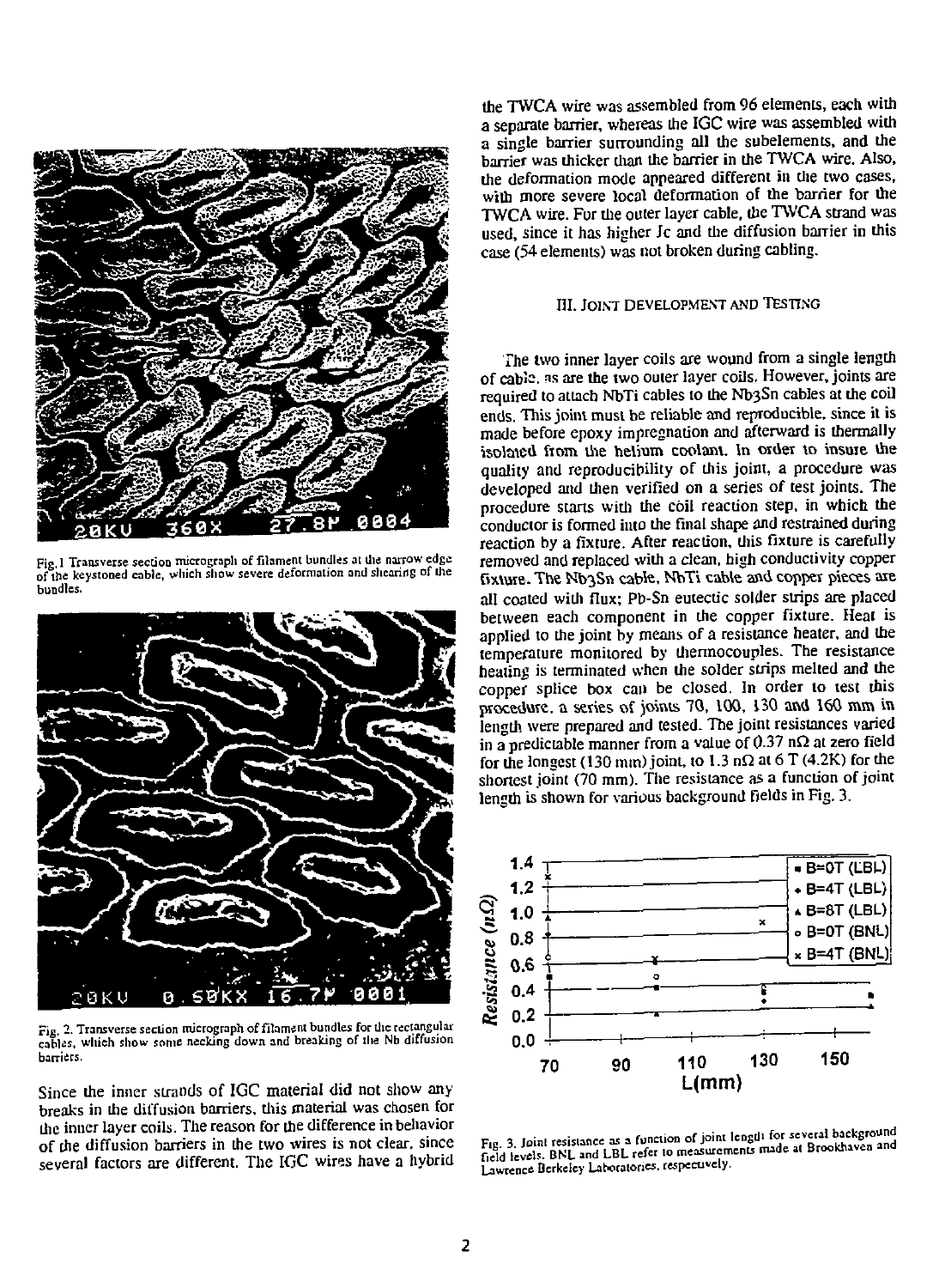The condition most closely simulating the situation in the withstand the Nb3Sn reaction heat treatment. Glass fiber is an magnet (100 mm length, 2T 4.2K), yields an expected joint attractive ontion, since it is readily av

react-epoxy impregnate. Since the NbjSn cable cannot optimum heat treatment *for* the *]GC conductor,* in *order* to *be*  withstand the assembly stresses and the Lorentz forces during able to use the glass fiber insulation. Two types of glass fiber<br>operation, the coil windings must be reinforced by a insulation were evaluated-a braid that was operation, the coil windings must be reinforced by a insulation were evaluated-a braid that was formed around the combination of glass fiber and epoxy. The strength of this cable and a sleeve that was made and then slimed combination of glass fiber and epoxy. The strength of this cable and a sleeve that was made and then slipped onto the rejection of the magnet of the magnet of the we reinforcing matrix, in combination with the reacted Nb3Sn cable. The sleeve was adapted for this magnet after we cable, has been measured in a series of mechanical property demonstrated a method for applying the sleeve on test samples. For this application, the epoxy must have a low viscosity, long pot life, good toughness, and be compatible with glass fiber reinforcement. In addition, we require good The sizing applied by the manufacturer left a heavy<br>cryogenic performance. After preliminary screening, the residue of carbon when the cable was reacted in an ar cryogenic performance. After preliminary screening, the residue of carbon when the cable was reacted in an argon<br>epoxy chosen for more extensive testing was CTD-101 [5]. atmosphere. Removal of the sizing with a treatment i epoxy chosen for more extensive testing was CTD-101 [5]. atmosphere. Removal of the sizing with a treatment in a treatment in a treatment of states of stacks of cables, which were partial atmosphere of oxygen has been used The test specimens consistered is ackeded solles, which were partial atmosphere of oxygen has been used for previous insulated, and enoxy impreenated under the wind and react Nb3Sn magnets [7], and we made some trials insulated, heat treated, and epoxy impregnated under the wind and react Nb3Sn magnets [7], and we made some trials conditions specified for the actual magnet coils. Bod inner with this approach. However, this approach was conditions specified for the actual magnet coils. Bodi inner with this approach. However, this approach was abandoned layer cables were used to prepare test due to problems with oxidation of the copper matrix and layer and outer layer cables were used to prepare test due to problems with oxidation of the copper matrix and<br>samples; also, samples of pure epoxy and epoxy plus glass incomplete carbon removal in the less accessible area samples; also, samples of pure epoxy and epoxy plus glass incomplete carbon removal in the less accessible areas of the fiber were tested. Compression tests were performed at coils. Instead, the manufacturer's sizing was r fiber were tested. Compression tests were performed at coils. Instead, the manufacturer's sizing was removed by ambient temperature and at 77 K. For properties at  $4.2$  K, we heating in air, and then another sizing, one t ambient temperature and at  $\overline{77}$  K. For properties at 4.2 K, we heating in air, and then another sizing, one that could be rely on the test data provided by the epoxy manufacturer [6]. volatilized in argon without lea The values obtained for Young's modulus and thermal expansion for both inner and outer cable samples are shown<br>in Table II. The Young's modulus values agree well with in Table II. The Young's modulus values agree well with Initial winding tests with this insulation showed that values calculated by using a rule of mixtures; however, the occasional shorts could still develop due to abrasi values calculated by using a rule of mixtures; however, the occasional shorts could still develop due to abrasion by the measured coefficient of expansion does not agree with the metal components of the coil, especially th measured coefficient of expansion does not agree with the metal components of the coil, especially the end spacers and rule of mixtures. Additional tests were performed to find the the wedges. This problem was solved by ap maximum compressive load the composite stacks could withstand before the epoxy began to show cracking: loads of withstand before the epoxy began to show cracking; loads of aluminum oxide 0.1 mm thick provided a coating with good<br>at least 100 MPa could be applied before the enoxy cracked. adherence to the metal pieces and good bondin

### TABLE II

Mechanical Properties of Cable/Insulation/Epoxy Composites

|                      | Young's<br>Modulus at 293K<br>(GPa)<br>Measured/Calculated |    | Young's<br>Modulus at 77K<br>(GPa) | Contraction<br>between<br>293-77K<br>(2) |
|----------------------|------------------------------------------------------------|----|------------------------------------|------------------------------------------|
| Outer<br>Cable Stack | 33                                                         | 37 | 36                                 | 0.26                                     |
| Inner<br>CableStack  | 38                                                         | 40 | 42                                 | 0.29                                     |

## **V. INSULATION**

An important requirement for the insulation is that it

magnet (100 mm length, 2T 4.2K), yields an expected joint attractive option, since it is readily available in many forms<br>resistance of about 0.6 nS<sub>k</sub> or about 0.025 W at 6000 A and is inexpensive. Initial tests at the tw resistance of about 0.6 n $\Omega$ , or about 0.025 W at 6000 A and is inexpensive. Initial tests at the two reaction heat heating per joint. This heat is transmitted to the helium hall treatments provided by the conductor manu heating per joint. This heat is transmitted to the helium bath treatments provided by the conductor manufacturers showed<br>by the conner channel and the NbTi cable which extend a somewhat surprising result At 680 C, the ins by the copper channel and the NbTi cable which extend a somewhat surprising result. At 680 C, the insulation outside the epoxy impreenated coil. remained intact and could be handled to some extent. However, after the 740 C heat treatment recommended by IGC, die insulation was extremely fragile and crumbled under IV. EPOXY IMPREGNATION DEVELOPMENT AND TESTING the slightest handling or abrasion. Alternatives such as ceramic or quartz fibers were considered, but bom suffered from limited availability and relatively high cost. The The assembly process chosen for this magnet is wind-<br>react-epoxy impregnate. Since the Nb3Sn cable cannot continuum heat treatment for the IGC conductor in order to be demonstrated a method for applying the sleeve on the cable<br>lengths required for this magnet  $(500 \text{ m})$ .

volatilized in argon without leaving a heavy carbon residue.<br>was argolied.

the wedges. This problem was solved by applying a ceramic insulation coating on these metal pieces: plasma sprayed adherence to the metal pieces and good bonding to the epoxy. as well widi good insulating properties.

# VI. METAL POLE ANDEND SPACER DEVELOPMENT.

The requirements for these components of the coils are: high modulus, so that the forces are transmitted from the coils to die structure with minimum strain on die Nb3Sn windings: compatible with the coil reaction conditions; non-magnetic: and widi a thermal expansion coefficient diat matches dial of die coils. An aluminum bronze alloy was chosen to meet these requirements. Several different approaches for fabrication of these pieces were evaluated [8]. The wedges were made by conventional machining, as were die pole pieces. However, die end spacers could nol be machined by conventional methods due to their complex shapes. Electrical discharge machining and milling with 5-axis machines were evaluated, as well as a two-step process whereby die shapes